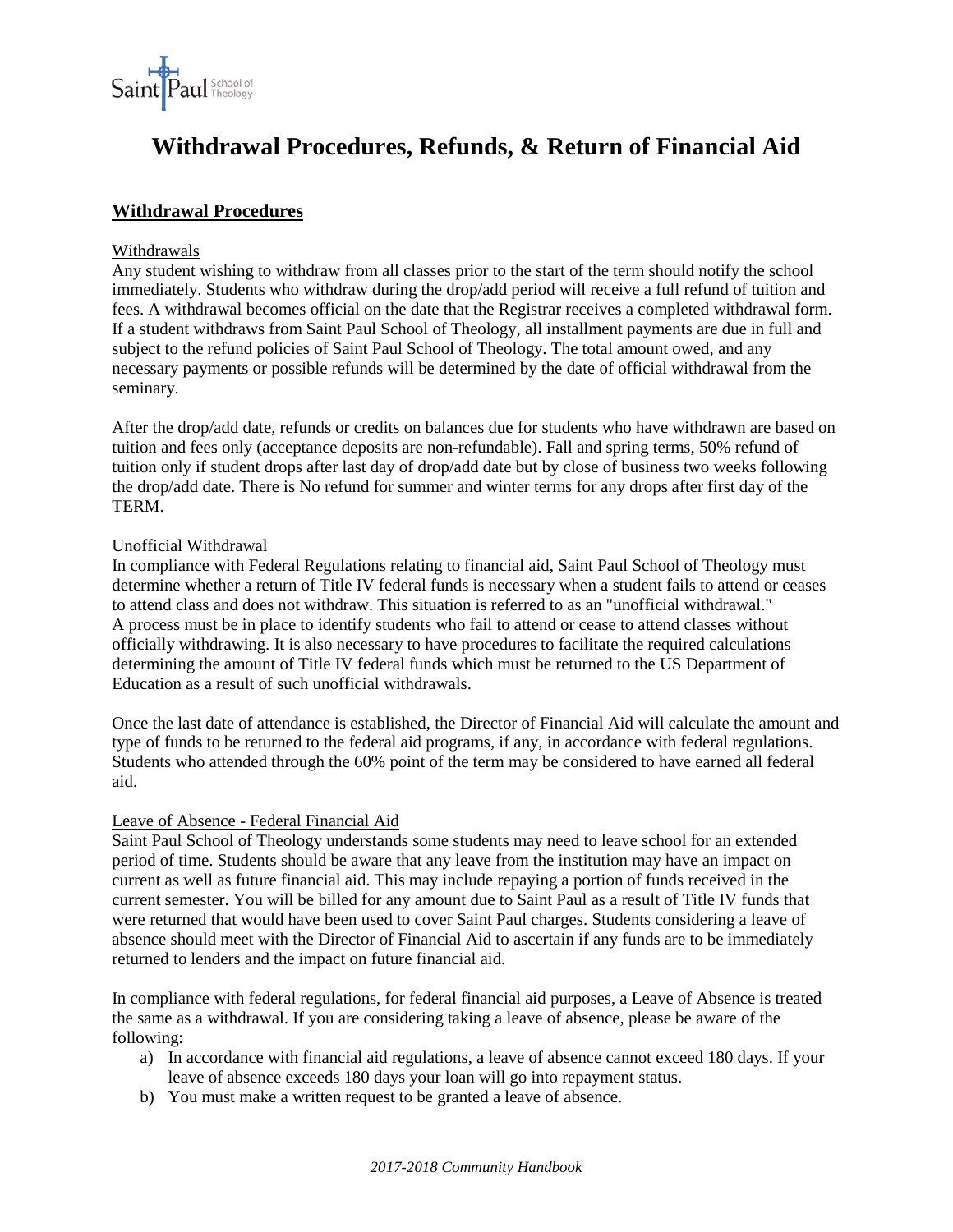

- c) You will be required to complete exit counseling.
- d) It will be necessary to reapply for loans upon return to school.
- e) You must notify the Director of Financial Aid upon your return to school, so that your lender, guaranty agency, and National Student Loan Data System (NSLDS) can be notified.

#### Withdrawal Hardship

Students experiencing emergencies that render them unable to engage in academic work for the remainder of the semester may receive a transcript notation of Withdrawal Hardship (WH), at the discretion of the Vice President of Academic Affairs or Dean of Academic Programs, provided they drop all of the courses for which they have registered in the semester. All institutional aid is forfeited for that semester. The Vice President for Academic Affairs may grant a WH only once to a student in his or her academic tenure. Petitions for exceptions should be directed to the Vice President for Academic Affairs for consideration.

### • **Students receiving a Withdrawal Hardship will:**

- a) Receive tuition credit equal to amount tuition charged during the current semester only. (Fees are non-refundable.)
- b) Receive a cash refund for any tuition fees paid by the student.
- c) Be subject to repayment terms of any used Title IV federal financial aid as mandated by the federal government.

#### • **To receive a WH designation, a student must:**

- a) Drop all classes registered for in the semester in which WH is requested;
- b) Document in writing the reason for the request and submit it to the Vice President for Academic Affairs;
- c) Receive approval from the Vice President for Academic Affairs and Dean. The decision will be communicated by the appropriate dean to the student;
- d) If approved, the decision will be communicated to the student's course instructors, who shall submit a WH as the final grade for the student.

### **Tuition Refund Policy**

To receive a tuition refund, a student must drop the course(s) using (wherever possible) the on-line Self-Service option by the dates indicated below. Any difficulties with this system should immediately be reported to the Registrar. If internet connection is unavailable, drop/add forms can be obtained from the Registrar's Office. The official drop date for determining a refund shall be the date the process is completed online or on which the drop/add form is received and dated by the registrar.

Tuition refunds for the all terms will be calculated according to the schedule below.

**Please note**: Dropping and adding classes after the semester/term has started may result in a reduction in the total number of hours for any semester or term. If so, it may affect current and future financial aid eligibility. Please consult with the Director of Student Financial Services to avoid any unexpected financial consequences. Please see *Satisfactory Academic Policy (SAP): MACM, MA(TS), MDIV, and DMIN Satisfactory Progress for Financial Aid Institutional Aid.*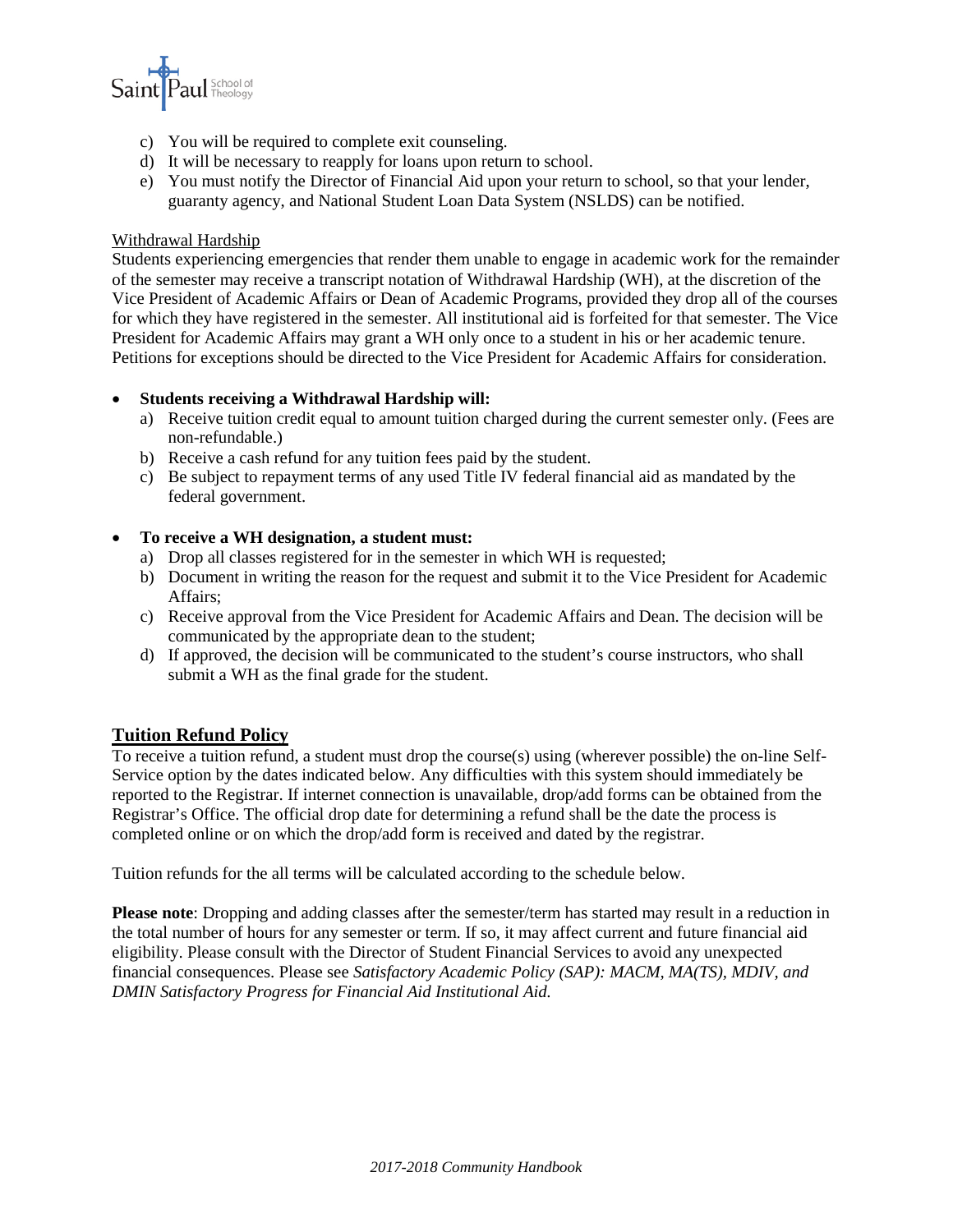

## **Master and DMIN Programs**

| % of Tuition  | On or before date drop form must be received by Accounting and Finance Office                |  |  |
|---------------|----------------------------------------------------------------------------------------------|--|--|
| <b>Refund</b> |                                                                                              |  |  |
| 100           | <b>Fall and Spring semesters - refund of both tuition and fees if student drops by close</b> |  |  |
|               | of business on last day of drop/add period                                                   |  |  |
| 50            | <b>Fall and Spring semesters - refund of tuition only if student drops after last day of</b> |  |  |
|               | drop/add date, but by close of business two weeks following the drop/add date                |  |  |
| 100           | <b>Summer and Winter terms - refund of both tuition and fees if student drops before</b>     |  |  |
|               | the first day of the TERM                                                                    |  |  |
| $\Omega$      | <b>Summer and Winter terms - No refund for any drops after the first day of the</b>          |  |  |
|               | <b>TERM</b>                                                                                  |  |  |

#### **Dates specific to the 2017 – 2018 Academic Year Master Programs - MDIV, MATS, MACM, and DMIN**

| <b>Refund</b> | <b>Fall semester 2017</b>                                              | <b>Spring semester 2018</b> | <b>Summer semester</b> |
|---------------|------------------------------------------------------------------------|-----------------------------|------------------------|
| $\frac{1}{2}$ |                                                                        |                             | 2018                   |
| 100           | On or before Sept. $4^{\text{th}}$   On or before Feb. $5^{\text{th}}$ |                             | On or before           |
|               |                                                                        |                             | June 25 <sup>th</sup>  |
| 50            | On or before                                                           | On or before Feb.19th       | No refund for any      |
|               | Sept. $18th$                                                           |                             | drops after the first  |
|               |                                                                        |                             | day of the term.       |

## **Non-Refundable Items**

Fees as listed under Fee Descriptions, Saint Paul need-based grants, and Saint Paul scholarships.

# **Add/Drop of Courses Contacts**

| <b>Subject</b>                                  | <b>Contact</b>                         | <b>Phone</b> |
|-------------------------------------------------|----------------------------------------|--------------|
| Financial aid impact of adding/dropping courses | Director of Financial Aid              | 913-253-5050 |
| Billing/Cost impact of adding/dropping courses  | <b>Coordinator of Student Accounts</b> | 913-253-5051 |
| Academic degree plan impact of adding/dropping  | Registrar                              | 913-253-5056 |
| courses                                         |                                        |              |